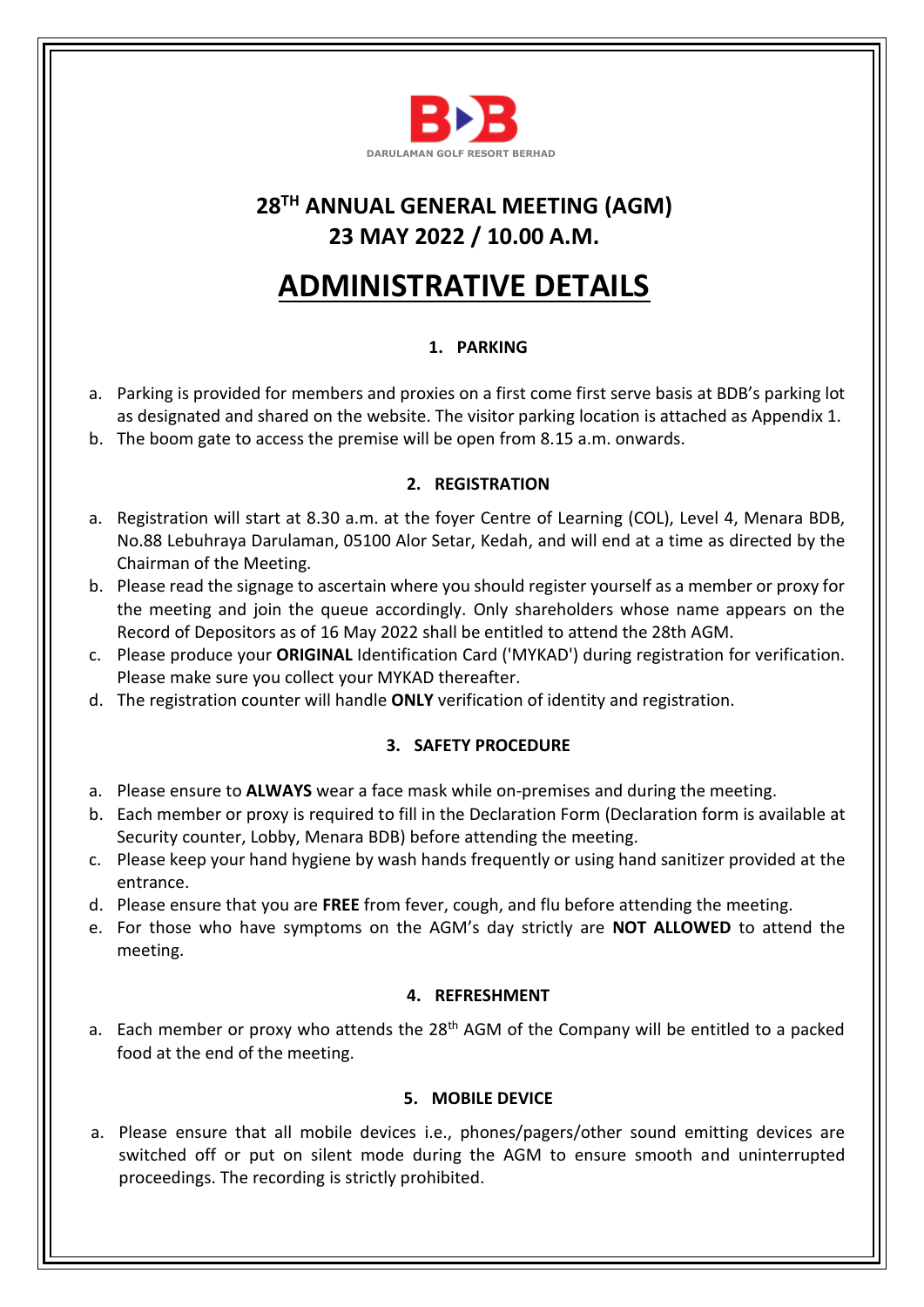#### **6. PERSONAL BELONGINGS**

a. Please take care of your personal belongings. The organizer will not be held responsible for any item that has gone missing.

#### **7. DOOR GIFTS**

a. Door gift is not provided to the shareholders.